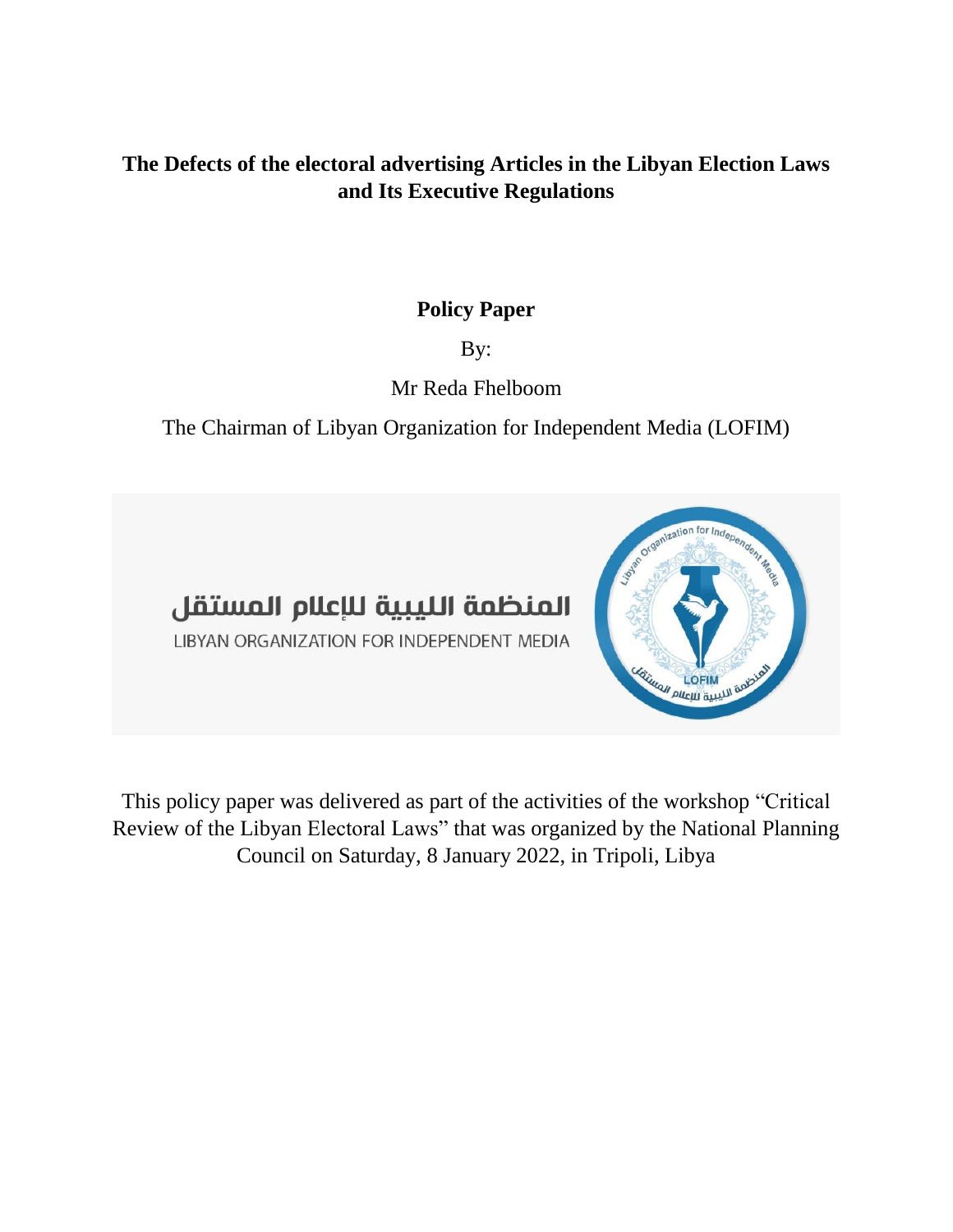# **Table of Contents**

| The Electoral Advertising Articles of the Libyan Election Law and Its Executive      |
|--------------------------------------------------------------------------------------|
|                                                                                      |
| A Lack of the Electoral Advertising Definition and the Ambiguity of its Duration 4   |
| Electoral Advertising Means in the High National Election Commission's Regulations 5 |
|                                                                                      |
|                                                                                      |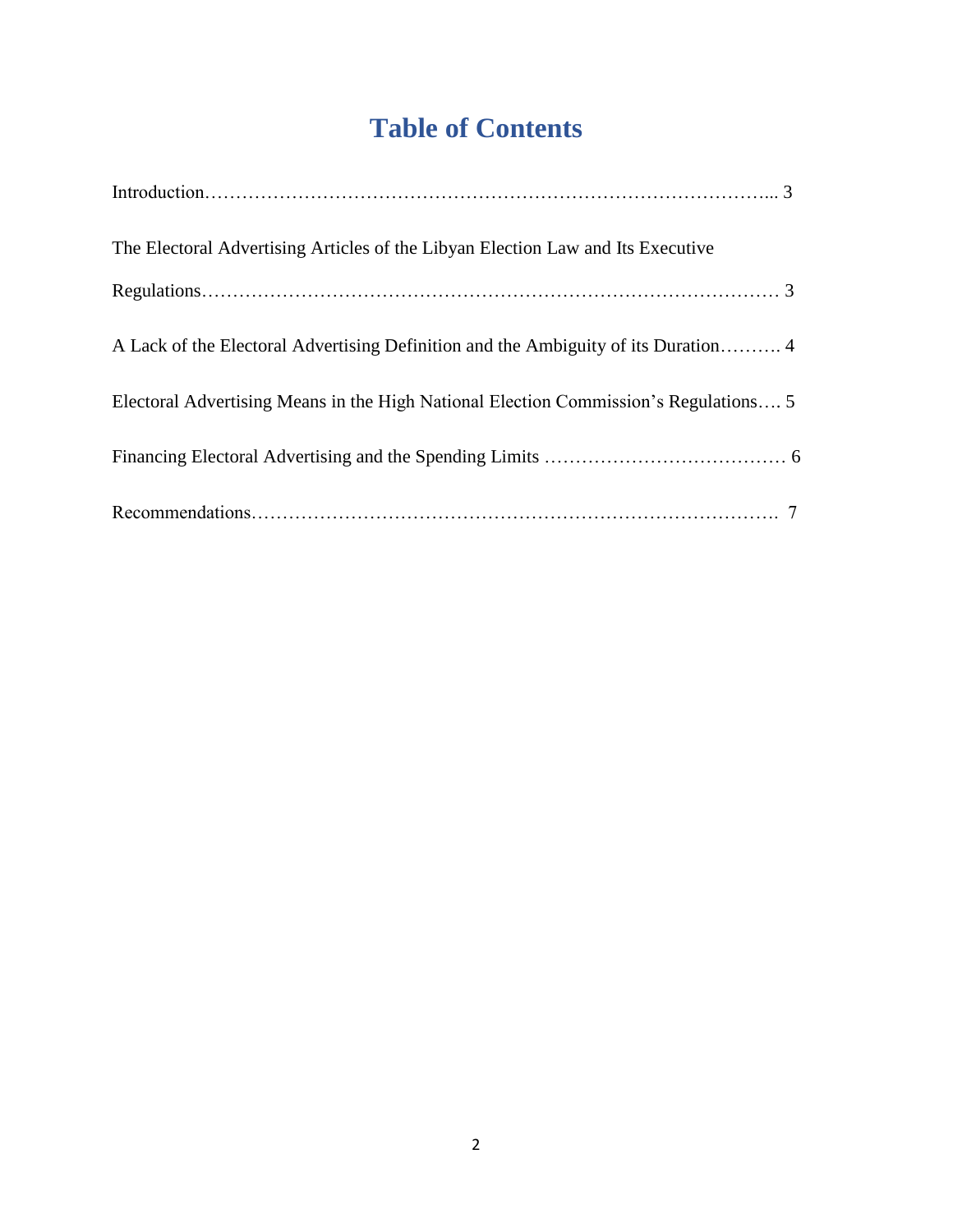### **Introduction:**

Elections for a General National Congress (GNC) were held in [Libya](https://en.wikipedia.org/wiki/Libya) on 7 July 2012, in which 2.8 million of 6 million registered voters participated. The election was the first free national elections in sixty years.

To this extent, did the legislative authorities issue election laws that guarantee the integrity and equal participation in the Electoral advertising?

To this extent, were the legislative authorities able to issue election laws that guarantee the integrity of the process and equal participation of candidates to conduct electoral advertising?

This policy paper presents how the Libyan Election Laws have failed to issue articles that ensure the integrity of the electoral process through the implementation of measures to include equal participation, monitor the electoral advertising illegal acts, and the ability to implement urgent measures to any form of breaches of the electoral advertising.



General National Congress (GNC)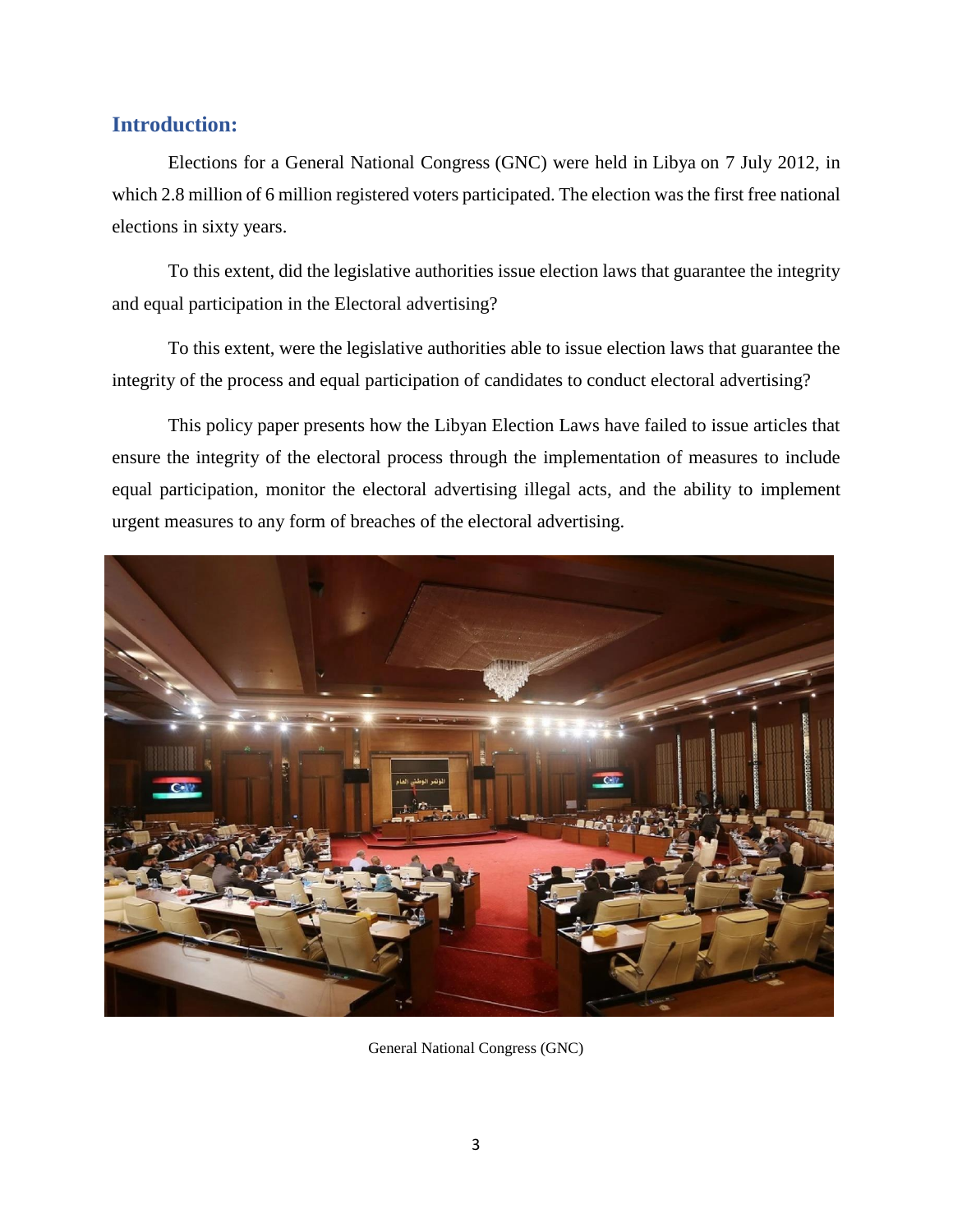# **The Election Advertising Articles of the Libyan Election Laws and its Executive Regulations:**

On 8 September 2021, the House of Representative issued a Law No. (1) of 2021 regarding the election of the President of the State, which included 77 Articles, and Article (1) included 23 definitions.

On 5 October 2021, the House of Representative issued a Law No. (2) of 2021 regarding the election of the House of Representatives, which included 46 Article, and Article (1) included 16 definitions.

On 29 November 2021, the High National Election Commission Board issued the Resolution No.82 of 2021 regarding the adoption of the Electoral Advertising Regulations on the Election of the President of the State and the House of Representatives, which included 31 Articles that clarified the procedures, rules, and regulations of the electoral advertising campaigns for the presidential candidates, House of Representatives candidates, which are supposed to be in accordance to the Electoral laws No. 1 and No. 2 of 2022.

On 30 November 2021, the High National Election Commission published online the Executive Regulations of the Electoral Advertising, which was disappointing and had many flaws that threatens the integrity of the electoral process that was scheduled to be held on 24 December 2021.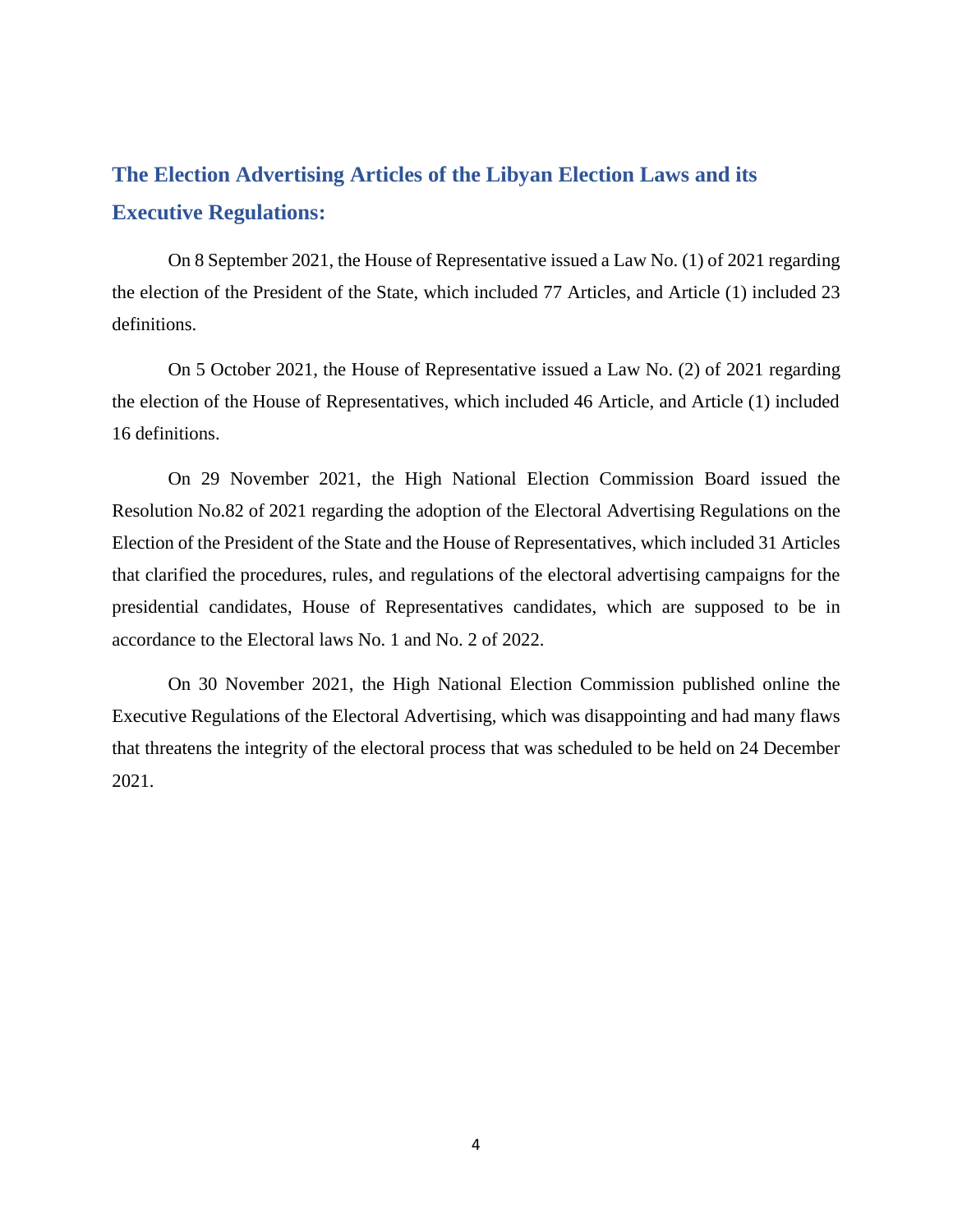

## **A Lack of the Electoral Advertising Definition and the Ambiguity of its Duration:**

The Libyan Electoral Laws and its Executive Regulations did not address the definition of the Electoral Advertising. Law No. (1) of 2021 on the presidential elections did not include definitions related to the electoral advertising or electoral campaign. Also, Article (23) prescribed that the High National Election Commission shall determine the controls and requirements of the electoral campaigns' publicity for the specified period.

The First Article of the Election of the House of Representatives Law No. (2) of 2021, did not define the electoral advertising or the electoral campaign.

Also, the executive regulations published by the Commission lack the definitions, and its First Article only mentions that the aforementioned definitions include terms that are available in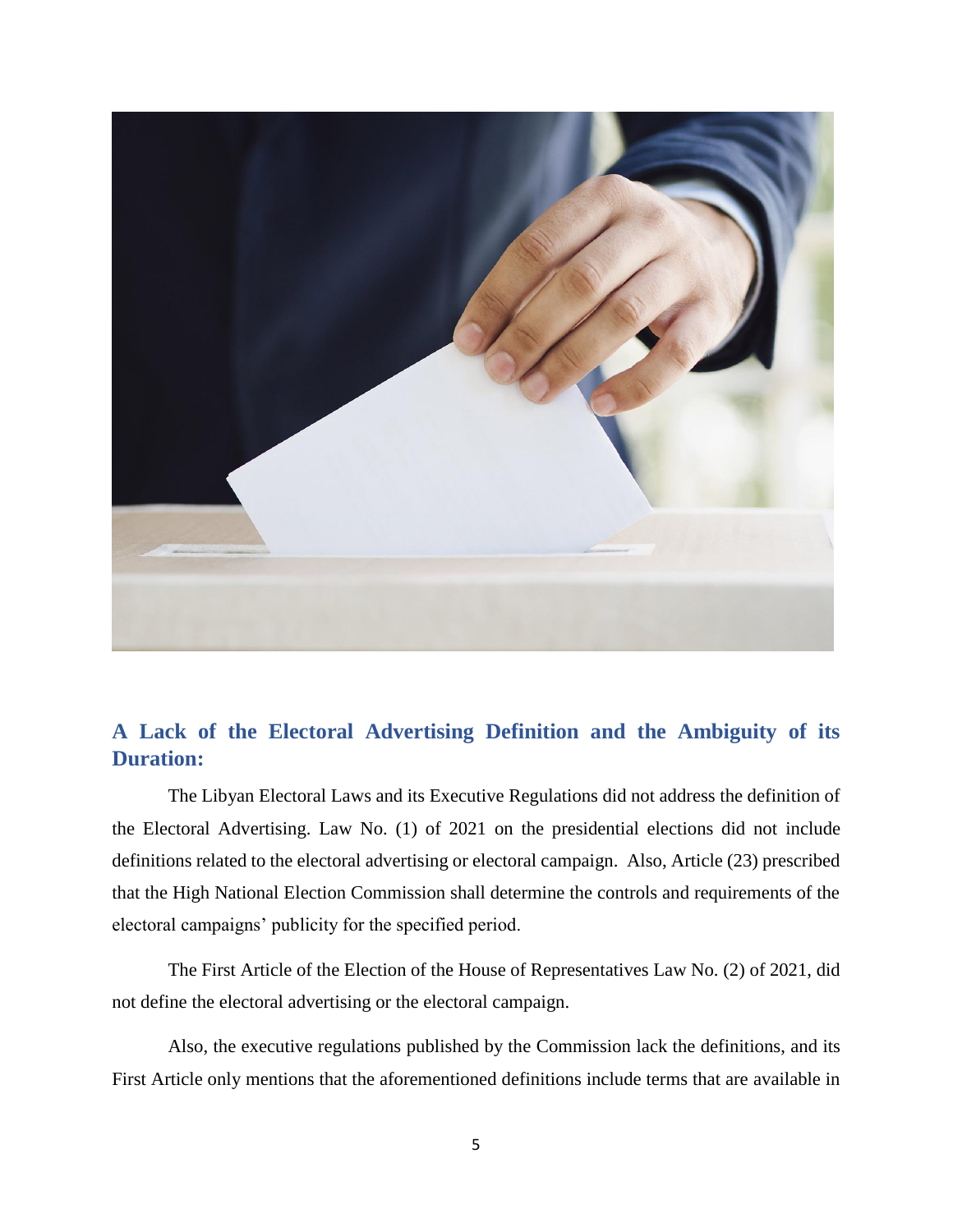the Electoral Law No. (1) and No. (2) of 2021 as well as Law No. (8) of 2013 on the Establishment of the High National Election Commission, which did not include any definition about the electoral advertising. Besides, Article (3) of the Commission's resolution only mentioned that all candidates have the right to run the electoral campaigns.

Article (23) of Law No. (1) stipulates that the High National Election Commission shall announce, through various official media outlets, the controls of the electoral campaigns' publicity as well the time period allocated for it. Article (27) prescribed that the day of electoral silence is 24 hours before the polling day.

Furthermore, Article (9) of Law No. (2) stipulates that the High National Election Commission should announce through an official media outlet the definition of the electoral advertising regulations and the time period allocated for it; the same article set the electoral silence, which is 24 hours before the polling day.

As for the executive regulations, it stipulates that the Commission shall announce the launch of the electoral advertising campaign for the candidates, at least 72 hours before the specific to start the electoral campaign, and the electoral advertising period ends 24 hours before the polling date; however, it did not specify that period of time. Also, the regulations should have prohibited the candidates from appearing on various public and private media with a period of no less than one or two months before the start of the election campaign; this is called the pre-election period.

For instance, in Tunisia, the Election Law of 2014 specified that the electoral campaigns begin twenty-two days prior to the polling date, and are preceded by the pre-election campaign period that extends to a period of two months.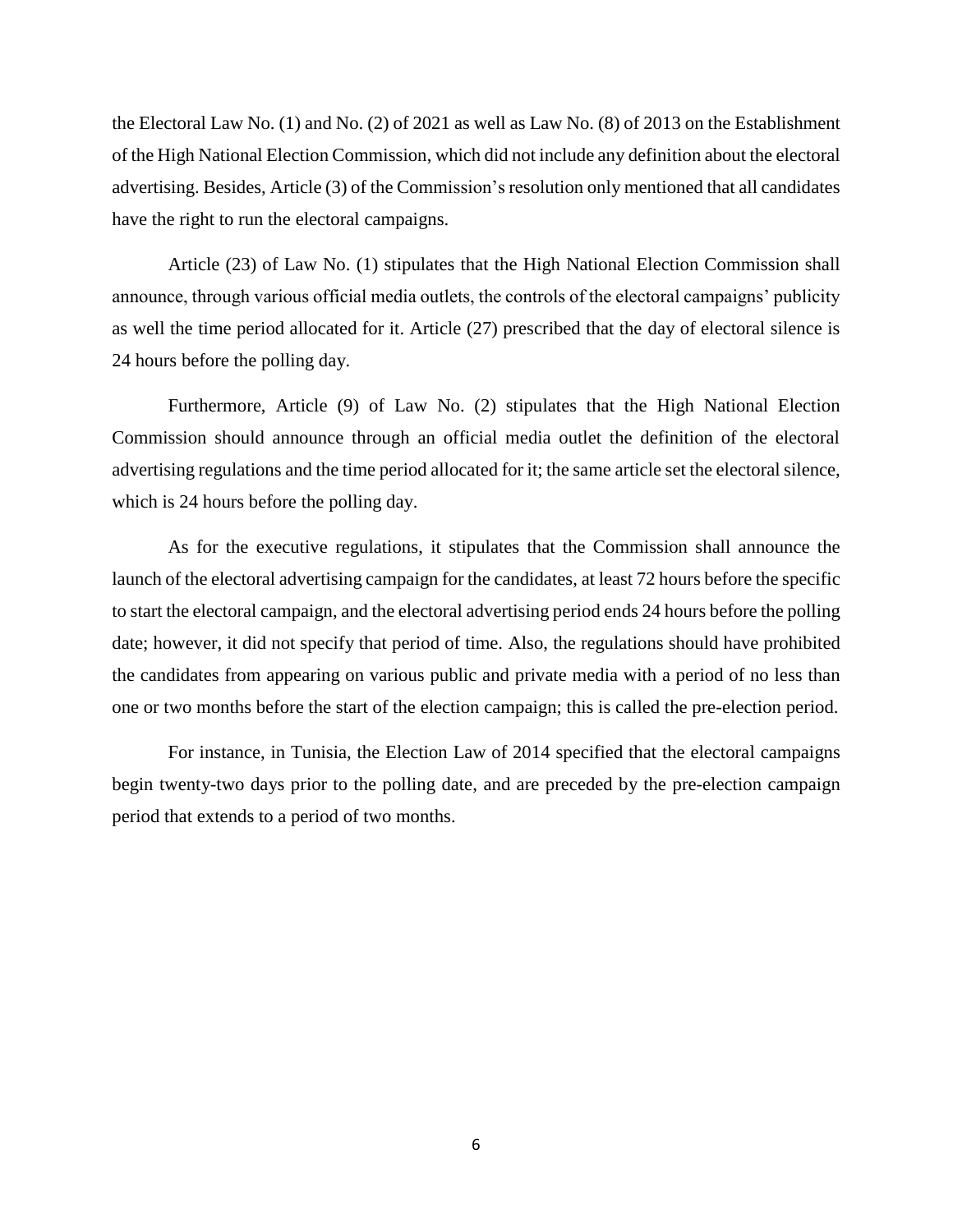### **Electoral Advertising Means in the High National Election Commission's Regulations:**

Chapter IV of the Electoral Advertising Regulations clarified the means of the electoral advertising, including Article (16) concerning the candidate conduct of the meetings, and Articles (17, 18, 19) concerning the publications and posters and their publication in newspapers or the electronic media. In addition, Articles (20, 24) indicated the media usage for the official "governmental" print and audio-visual media in the electoral advertising, without mentioning or detailing the regulation mechanisms, and the opportunity was left open for private media without any regulations or limits.

The regulation did not clarify in detail the candidates' media appearances. Is the candidate allowed to conduct interviews on public media about his election program and profile? Is the candidate allowed to appear on TV or radio programs to discuss current events or public issues? What about if the candidate writes an opinion piece in public or private newspapers? What about his/her content on social media platforms like Facebook and Twitter, and the sponsored ads? Therefore, there were no rules to regulate the private electronic, print, and audio-visual media concerning the electoral advertising.

The electoral adverting means were supposed to include a detailed information about advertisements, public meetings, interviews, encounters, brochures, posters, billboards, and media activities in various electronic, printed, audio-visual media.

#### **Financing Electoral Advertising and the Spending Limits:**

Article (28) of Law No. (1) specified the basic principles of the election campaigns which included the transparency of financing electoral campaigns and the equality between candidates before state agencies. Article (29) prohibits the financing of the electoral campaigns from foreign sources. Besides, Article (30) obliges each candidate to submit a detailed financial statement and the total expenses on the electoral campaign to the High National Election Commission within (10) ten days from the date of the polling day. Article (67) punishes with a fine of no more than (5,000) five thousand Libyan dinars, and deprivation from candidacy for a period not exceeding (3) three years, each candidate who does not submit a detailed financial statement to the High National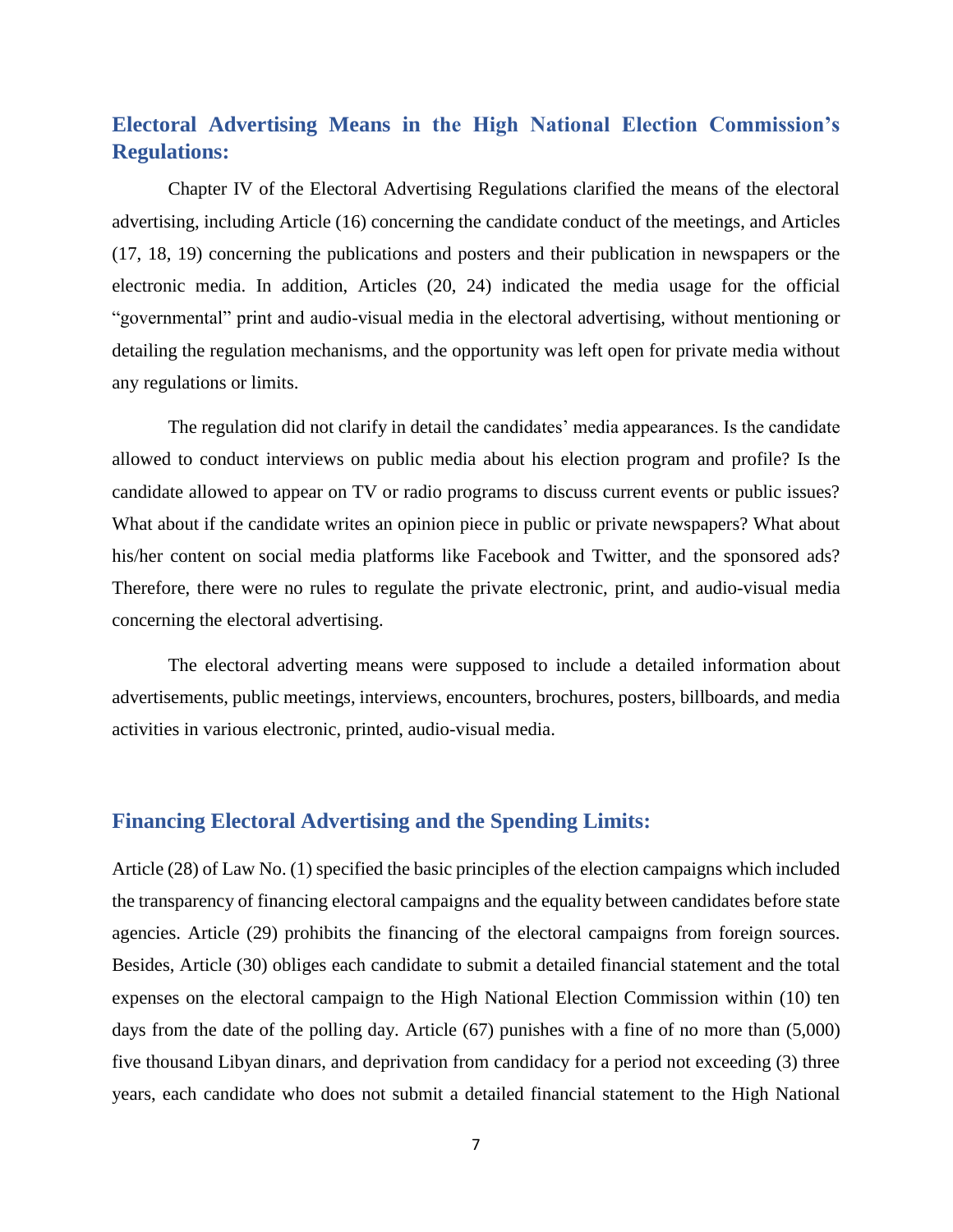Election Commission that includes the sources of funding for the electoral campaign. Nevertheless, Law No. (1) did not specify the spending limits of the electoral advertising; therefore, this is an opportunity for people with huge funds to contribute with unlimited spending on the presidential elections.

On the other hand, Article (13) of Law No. (2) stipulates that the High National Election Commission should specify the spending limits on the activities of the electoral advertising.

Article (37) punishes with imprisonment or a fine of no more than (5,000) five thousand Libyan dinars and deprivation from candidacy for a period not exceeding (5) five years, each candidate who exceeds the spending limits and does not submit a detailed financial statement to the High National Election Commission.

The Commission's regulation did not specify the spending limit on the electoral advertising activities whether it is about the meetings, publications, posts, banners, brochures, audio-visual reports, and paid political ads on all audio-visual channels and print and online newspapers, including social media platforms. The regulation did not impose a rule stating that the published election advertising to be made clear that they are paid ads. Therefore, this explicitly violates Law No. (2) regarding the spending limit on the electoral advertising.

As for the equal opportunities of candidate appearances on private media, private media was not mentioned in the texts of the Election Law which forbids advertising on foreign media. Consequently, the regulation left a lot of room for the private Libyan media, including those who are owned by political streams that are linked to foreign countries that have influence in Libya. The Commission allowed the candidates, without any conditions, to produce political ads, buy ad space on private TVs, radios, and newspapers; hence, unequal media access to candidates.

On 6 July 2021, High National Election Commission issued Resolution No. (35) of 2021 that included the media representatives list, while excluded the participation of a freelance journalist. Freelance journalists do not work for one publication and the Commission required the media representatives to be affiliated to a registered media outlet. Therefore, the freelance journalist was excluded from participating in the Commission's press conferences and following the electoral process.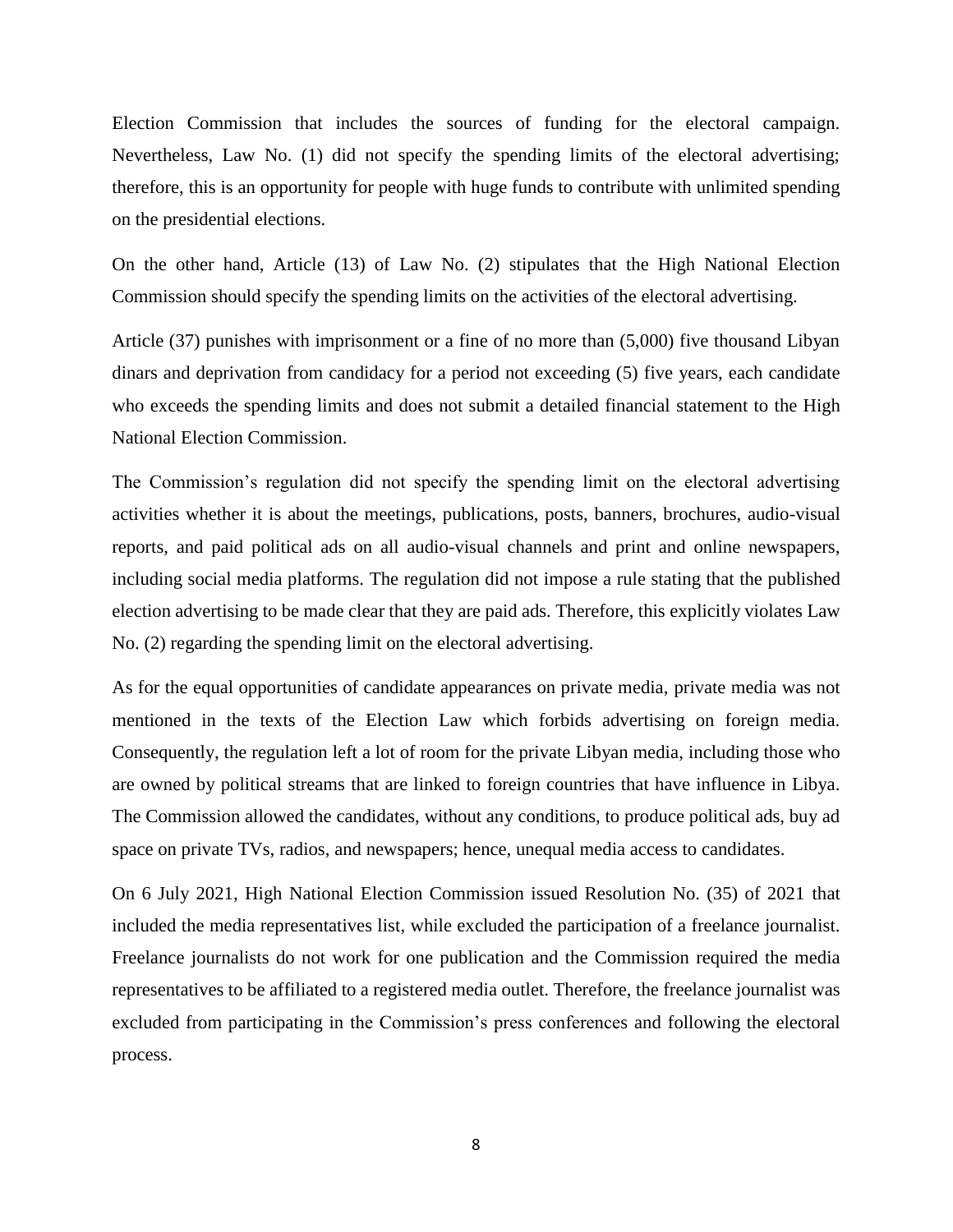### **Recommendations:**

- $\triangleright$  Urge the Commission to emend the errors contained in the regulations in order to ensure an adequate legal framework for the electoral advertising that is compatible with the interim constitutional declaration and the role of professional media in the integrity of elections in accordance with the international standards.
- $\triangleright$  The executive regulation should contain a detailed definition of the electoral advertising, which include all the activities that are carried out by the candidates and their representatives within the legally stipulated period to publicize the electoral program through various advertising media, in order to persuade voters that they deserve their votes on the polling day.
- $\triangleright$  The Election Laws and its executive regulation should cover the time frame for the electoral advertising. For instance, similar to the election law in Tunisia, electoral campaigns begin twenty-two days ahead of the polling day, and are precede by a two-month ling precampaigning period.
- $\triangleright$  The Election Laws must establish a provision that specifies the spending limit on the electoral advertising, which shall be determined by the Commission.
- $\triangleright$  To establish detailed rules to regulate the electoral advertising in public and private media as well as social media. In addition, to define political advertising which includes any advertising displays that are directed towards the public and are based on commercial marketing techniques that aims to promote a person, idea, program, party, or political organization through audio-visual and electronic media. These candidates/parties allocate an advertising budget for their political advertising in return for a certain TV or radio or online ad space in order to propagate and influence the masses; as a result, this should be banned during the electoral campaign because it affects the voters' choices.
- $\triangleright$  The Election Law should oblige the Commission to regulate the electoral advertising, and the extent to which each candidate or party follow the principles and rules of the electoral campaigning. Besides, the Commission should be monitoring violations of the electoral advertising in cooperation with the General Authority for Monitoring Media Content (GAMNC), which will have a major role in monitoring violations of the electoral campaigning.